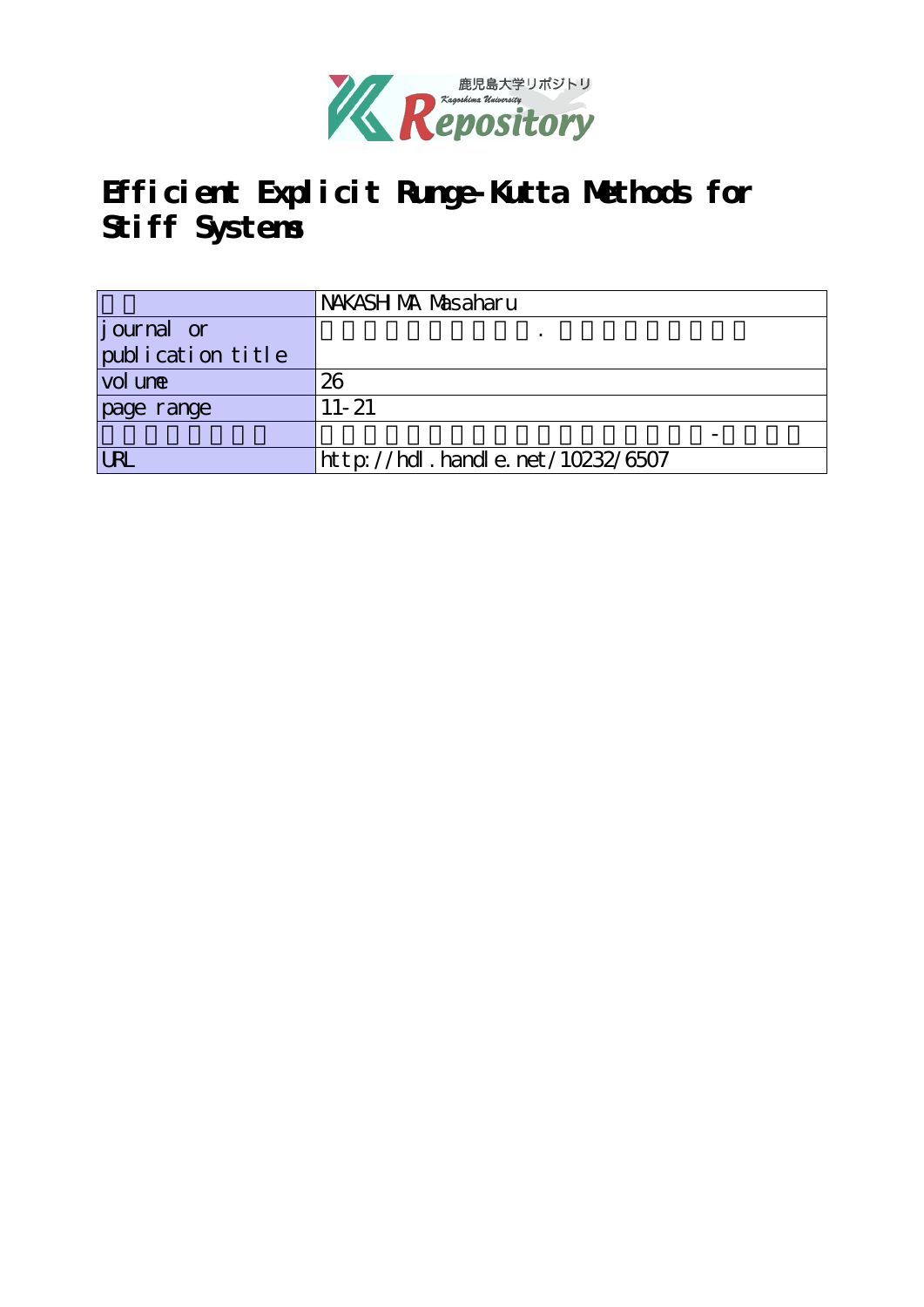# **Efficient Explicit Runge-Kutta Methods for Stiff Systems**

|                     | NAKASH MA Masaharu                   |
|---------------------|--------------------------------------|
| journal or          |                                      |
| publication title   |                                      |
| vol un <del>e</del> | 26                                   |
| page range          | $11 - 21$                            |
|                     |                                      |
| <b>LRI</b>          | http://hdl.handle.net/10232/00004010 |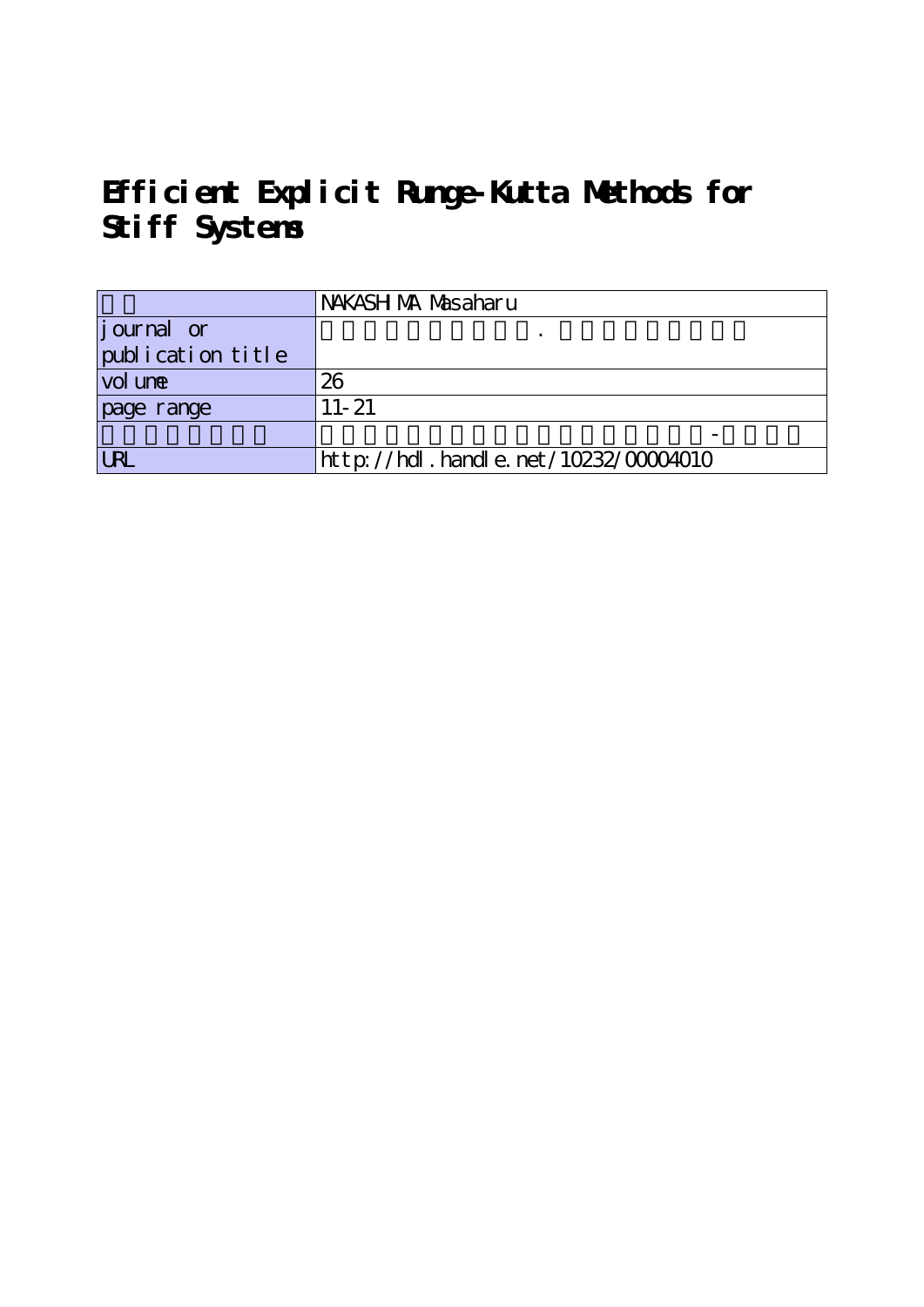# Efficient Explicit Runge-Kutta Methods for Stiff Systems

By

Masaharu. NAKASHIMA

(Received July 16, 1993)

### Abstract

We study the explicit Runge-Kutta methods for stiff-equation  $y' = \lambda y$ , where the methods are variable coefficients formulas depending on  $\lambda$ . They are A-stable with respect to the model equation  $y' = \lambda y$ . The analysis of eigenvalue  $\lambda$  for some schemes are carried out. Finally, some numerical tests justifing the results are present.

### l. Introduction

The present paper is concerned with the numerical integration of stiff system of ordinary differential equation:

$$
y' = f(x, y), y(x_0) = y_0.
$$
 (1.1)

A basic difficulty in the numerical solution of stiff system is the satisfying of the requirement of stability. From the restriction of stability, implicit type methods have been present and some explicit methods imposed the stability conditions have derived, however, there still remain stability problem for the explicit methods, so it is the purpose of the present paper to derive the explicit A-stable Runge-Kutta methods with respect to the model equation. The outline of this paper is as follows: In §2, We consider two-stage of order one, three-stage of order two and four-stage of order three explicit A-stable Runge-Kutta methods for the fitting problem respectively. Stability analysis for arbitrary eigenvalue  $\lambda$  are discussed in §3. In §4, we propose some numerical tests.

Department of Mathematics, Faculty of Science, Kagoshima University, 1-21-35 Korimoto, Kagoshima 890, Japan.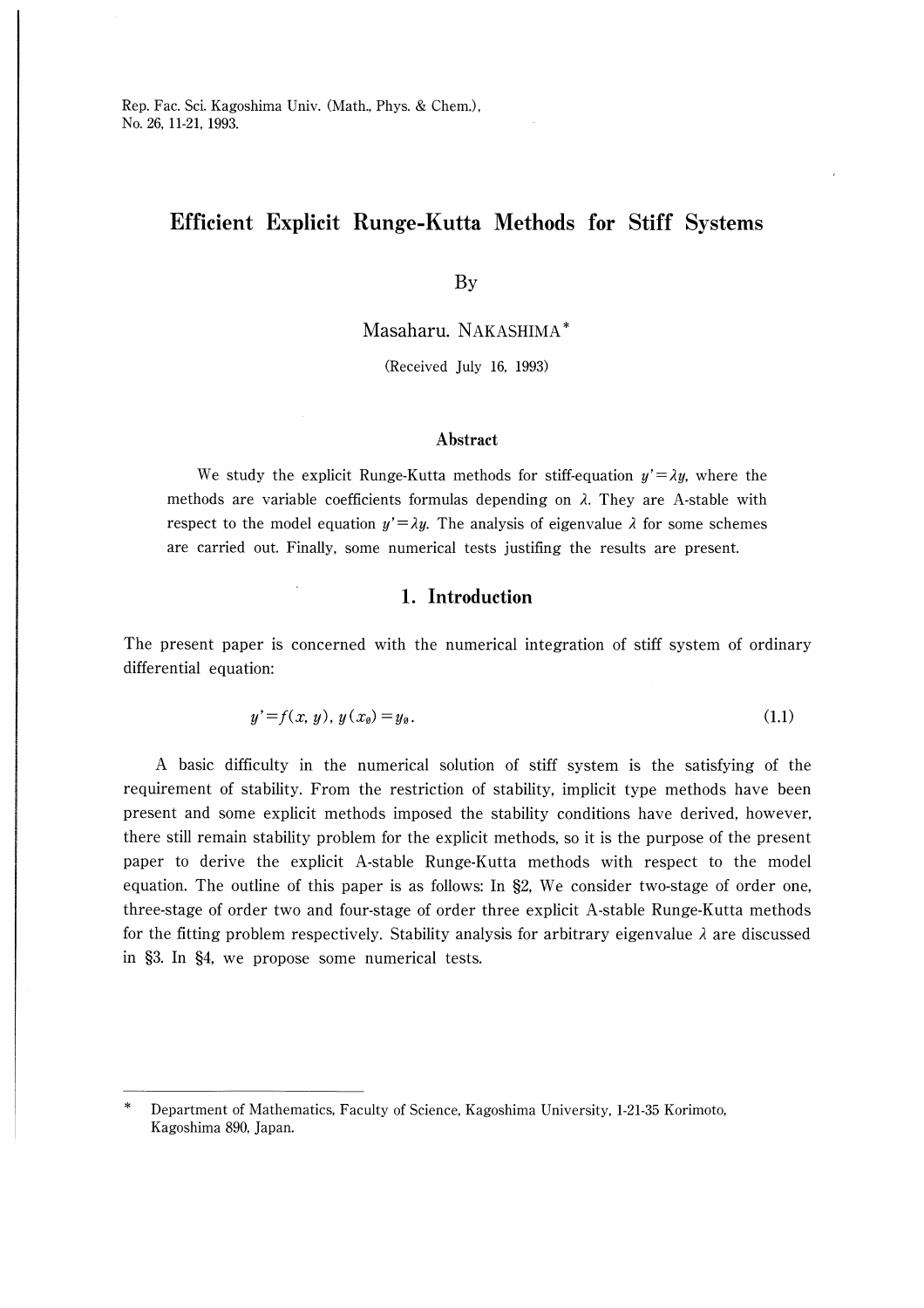### <sup>12</sup> Masaharu. NAKASHIMA

## 2. Derivation of the formulae

Consider the r-stage explicit Runge-Kutta methods:

$$
y_{n+1} = y_n + h \sum_{i=1}^r b_i k_i,
$$
  
\n
$$
k_1 = f(x_n, y_n),
$$
  
\n
$$
k_i = f(x_n + c_i h, y_n + h \sum a_{ij} k_i),
$$
  
\n
$$
c_i = \sum_i a_{ij} \quad (i = 2, ..., r).
$$
\n(2.1)

The order conditions of the R-K methods which are discussed in [1], are listing up to three order:

order 1: 
$$
\sum_{i} b_{i} = 1
$$
, (2.2)  
\norder 2:  $\sum_{i} b_{i} c_{i} = 1/2$ ,  
\norder 3:  $\sum_{i} b_{i} c_{i} = 1/3$ , (2.4)  
\n $\sum_{i} b_{i} a_{ij} c_{j} = 1/6$ .

Let us now apply the r-stage, p-th order Runge-Kutta methods (2.1) to the test equation

$$
y' = \lambda y,\tag{2.5}
$$

then we have

$$
y_{n+1} = S(z)y_n, \tag{2.6}
$$

and  $S(z)$  takes the form:

$$
S(z) = \sum_{i=1}^{p} \frac{z^{i}}{i!} + \sum_{\kappa=p+1}^{r} \gamma_{\kappa} z^{\kappa}, \quad (z = \lambda h)
$$

where  $\gamma$  are the function of the coefficients of (2.1).

we shall study how the function  $S(z)$  of (2.6) with  $(p, r) = (1, 2)$ , (2, 3) and (3, 4) are expressed.

Case (1)  $p=1$ ,  $r=2$ : From (2.6) we obtain the difference equation:

$$
y_{n+1} = (1 + z + b_2 a_{21} z^2) y_n, \tag{2.7}
$$

here if we take  $b_2 a_{21}$  in the form:

$$
b_2 a_{21} = \frac{\delta}{\alpha + \beta z},\tag{2.8}
$$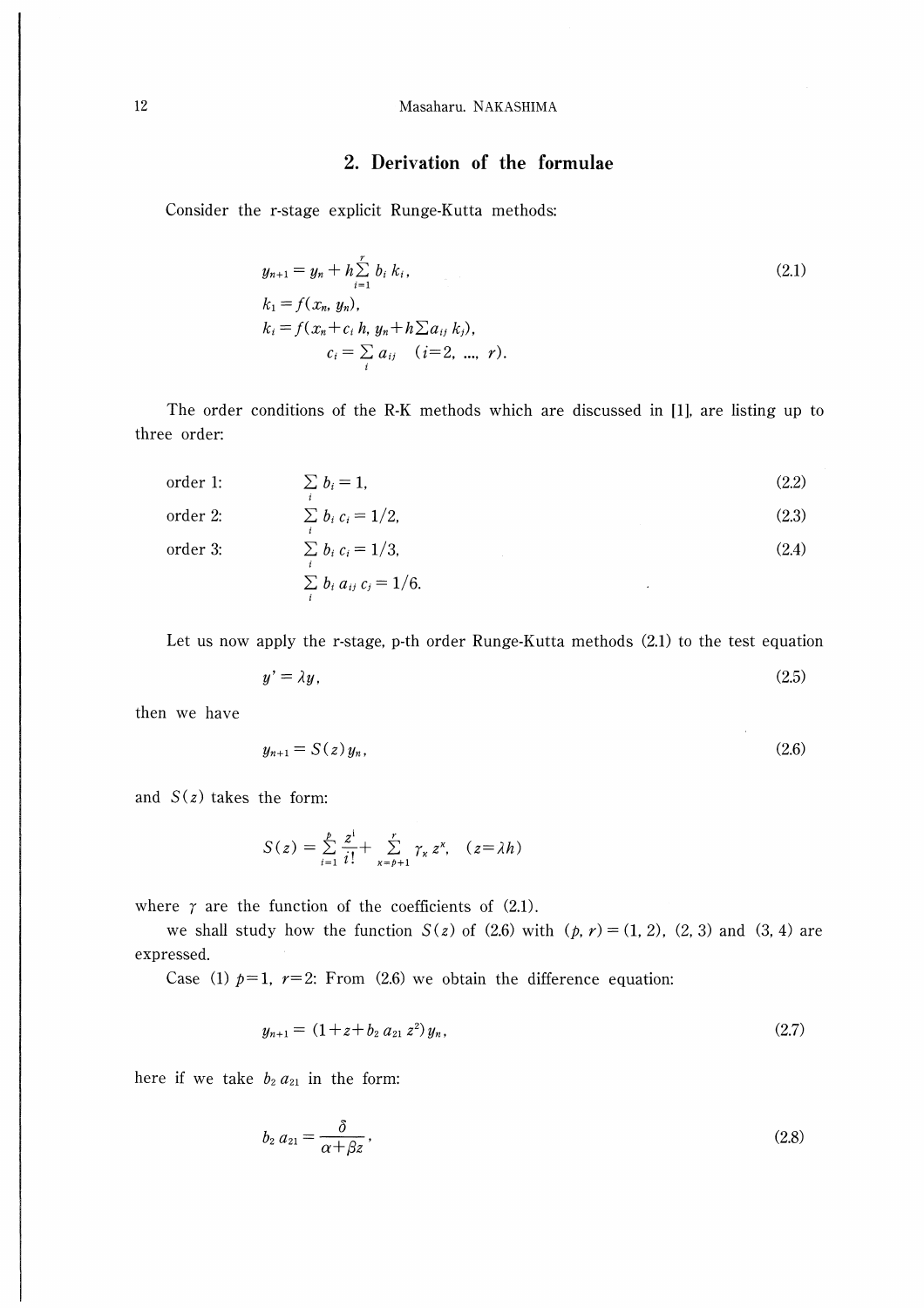then from  $(2.7)$  and  $(2.8)$  we have

$$
y_{n+1} = \frac{\alpha + (\alpha + \beta)z + (\beta + \delta)z^2}{\alpha + \beta z} y_n.
$$
 (2.9)

From the stability condition, we have  $\beta + \delta = 0$ , taking, for example,  $\alpha = 1$ ,  $\beta = -1$  we have

$$
y_{n+1} = \frac{1}{1-z}y_n,\tag{2.10}
$$

which is A-stable algorithm. Solving (2.8) with  $\alpha=1$ ,  $\beta=-1$  and the order condition (2.2), we have

$$
b_2 = \frac{1}{c_2(1-z)}, \ b_1 = 1 - b_2. \tag{2.11}
$$

 $(c_2:$  free parameter)

Case (11)  $p=2$ ,  $r=3$ : Proceeding the same way as the case (1), we have

$$
y_{n+1} = (1 + z + \frac{z^2}{2!} + b_3 a_{32} a_{21} z_{21}^3) y_n,
$$
 (2.12)

setting

$$
b_3 a_{32} a_{21} = \frac{\gamma}{2! \left( \alpha + \beta z \right)}, \tag{2.13}
$$

we have

$$
y_{n+1} = \frac{2\alpha + 2(\alpha + \beta)z + (2\beta + \alpha)z^2 + (\beta + \gamma)z^3}{2!(\alpha + \beta z)}y_n.
$$

From the stability condition, we have

$$
2\beta+\alpha=0, \ \beta+\gamma=0,
$$

which lead to the following A-stable algorithm:

$$
y_{n+1} = \frac{2+z}{2-z} y_n. \tag{2.14}
$$

Solving (2.13) and order conditions (2.2) and (2.3), we have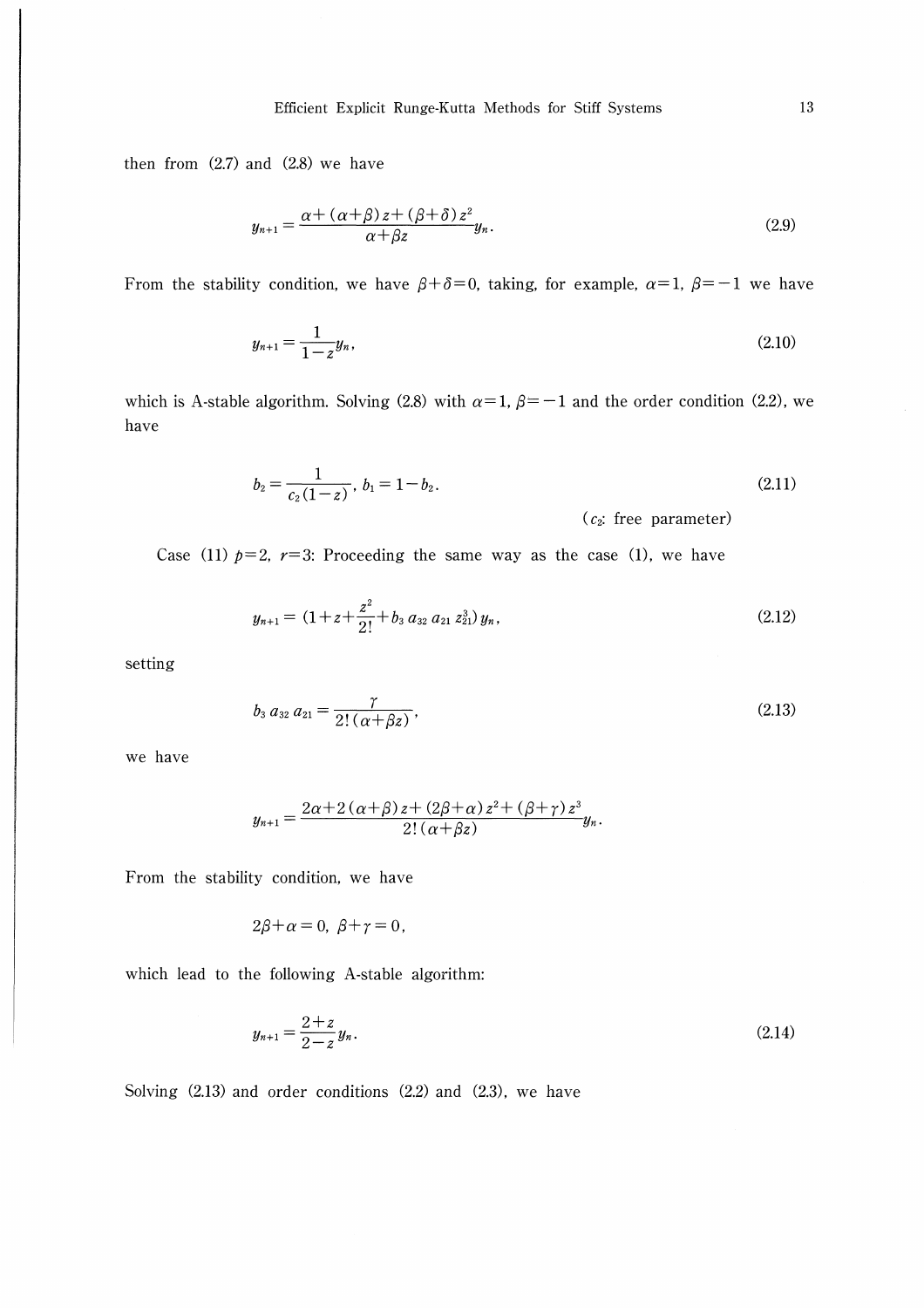$$
b_3 = -\frac{1}{2! \ a_{32} \ a_{21} (2-z)}, \ b_2 = \frac{1}{c_2} (\frac{1}{2} - b_3 \ c_3),
$$
  
\n
$$
a_{21} = c_2, \ a_{31} = c_3 - a_{32},
$$
  
\n
$$
b_1 = 1 - (b_2 + b_3). \ (c_2, \ c_3, \ a_{32}: \text{free parameter})
$$
\n(2.15)

Case (III)  $p=3$ ,  $r=4$ : Finally in this section, we concern four-stage three order method, integrating (2.5), we have

$$
y_{n+1} = \left(1 + z + \frac{z^2}{2!} + \frac{z^3}{3!} + b_4 a_{43} a_{32} a_{21} z^4\right) y_n, \tag{2.16}
$$

here we set

$$
b_4 a_{43} a_{32} a_{21} = \frac{\gamma}{3! \left( \alpha + \beta z \right)}, \tag{2.17}
$$

putting (2.17) into (2.16), we have

$$
y_{n+1} = \frac{6\alpha+6\left(\alpha+\beta\right)z+\left(6\beta+3\alpha\right)z^2+\left(3\beta+\alpha\right)z^3+\left(\beta+\gamma\right)z^4}{3!\left(\alpha+\beta z\right)}y_n.
$$

From the stability condition, we have

$$
6\beta+3\alpha=0, 3\beta+\alpha=0, \beta+\gamma=0,
$$

which lead to

$$
\alpha = \beta = 0.
$$

It follows that the assupution (2.17) is unsuitable. We now consider the following further case:

$$
b_4 a_{43} a_{32} a_{21} = \frac{\delta + \rho z}{3! \left( \alpha + \beta z + \gamma z^2 \right)},\tag{2.18}
$$

putting (2.18) into (2.16), we have

$$
y_{n+1}=\frac{u}{3!\left(\alpha+\beta z+\gamma z^2\right)}y_n,
$$

with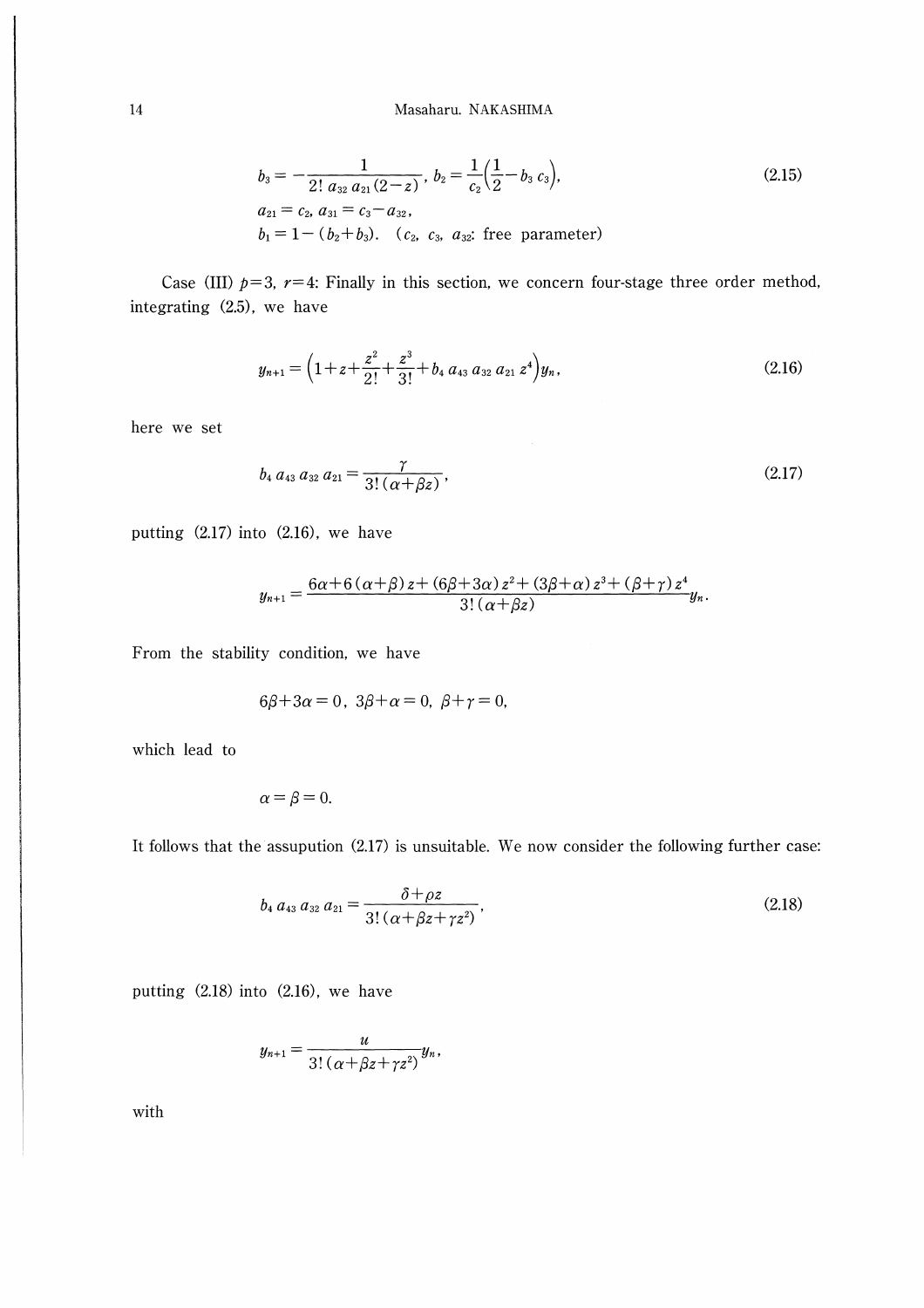$$
u = 6\alpha + 6(\alpha + \beta)z + (6\gamma + 6\beta + 3\alpha)z^{2} + (6\gamma + 3\beta + \alpha)z^{3}
$$
  
+ 
$$
(3\gamma + \beta + \delta)z^{4} + (\gamma + \rho)z^{5}.
$$

From the stability condition we have

$$
\gamma + \rho = 0, \ 3\gamma + \beta + \delta = 0, \ 6\gamma + 3\beta + \alpha = 0,
$$

which lead to

$$
\alpha = 3\delta - 3\rho, \beta = 3\rho - \delta, \gamma = -\rho. \tag{2.19}
$$

If we take  $\delta=1$ ,  $\rho=-1$  in (2.19), we have following L-stable algorithm:

$$
y_{n+1} = \frac{6+2z}{6-4z+z^2}y_n.
$$
\n(2.20)

Solving (2.18) and order conditions (2.2), (2.3), (2.4), we have

$$
b_4 = \frac{1}{a_{43} a_{32} a_{21}} \frac{1-z}{6-4z+z^2},
$$
\n
$$
b_2 = \frac{1}{c_2 (c_3-c_2)} \left\{ \frac{1}{2} (1-b_4 c_4) c_3 - \frac{1}{3} + b_4 c_4^2 \right\},
$$
\n
$$
b_3 = \frac{1}{c_3} \left\{ \frac{1}{2} - b_4 c_4 - b_2 c_2 \right\},
$$
\n
$$
a_{42} = \frac{1}{b_4 c_2} \left\{ \frac{1}{6} - b_3 a_{32} c_2 - \frac{c_3}{c_2} a_{43} \right\},
$$
\n
$$
a_{21} = c_2, c_3 = b_{31} + b_{32}, a_4 = c_4 - (a_{42} + a_{43}).
$$
\n
$$
(a_{32}, a_{31}, a_{43}, c_2, c_4: \text{free parameters}).
$$
\n(2.21)

# 3. Stability properties of the schemes  $(2.11)$ ,  $(2.15)$  and  $(2.21)$

In this section we are concerned with the analysis of eigenvalue of schemes (2.10), (2.14) and (2.20). Let us set  $\lambda'$  be the approximation of  $\lambda$ , replacing z by  $z' = \lambda' h$  in (2.8), the algorithm (2.10) is then

$$
y_{n+1} = \left(1 + z + \frac{z^2}{1 - z^*}\right) y_n
$$

Or

$$
y_{n+1} = \pi (z, z') y_n,
$$
  
\n
$$
\pi (z, z') = 1 + z + \frac{z^2}{1 - z'},
$$
\n(3.1)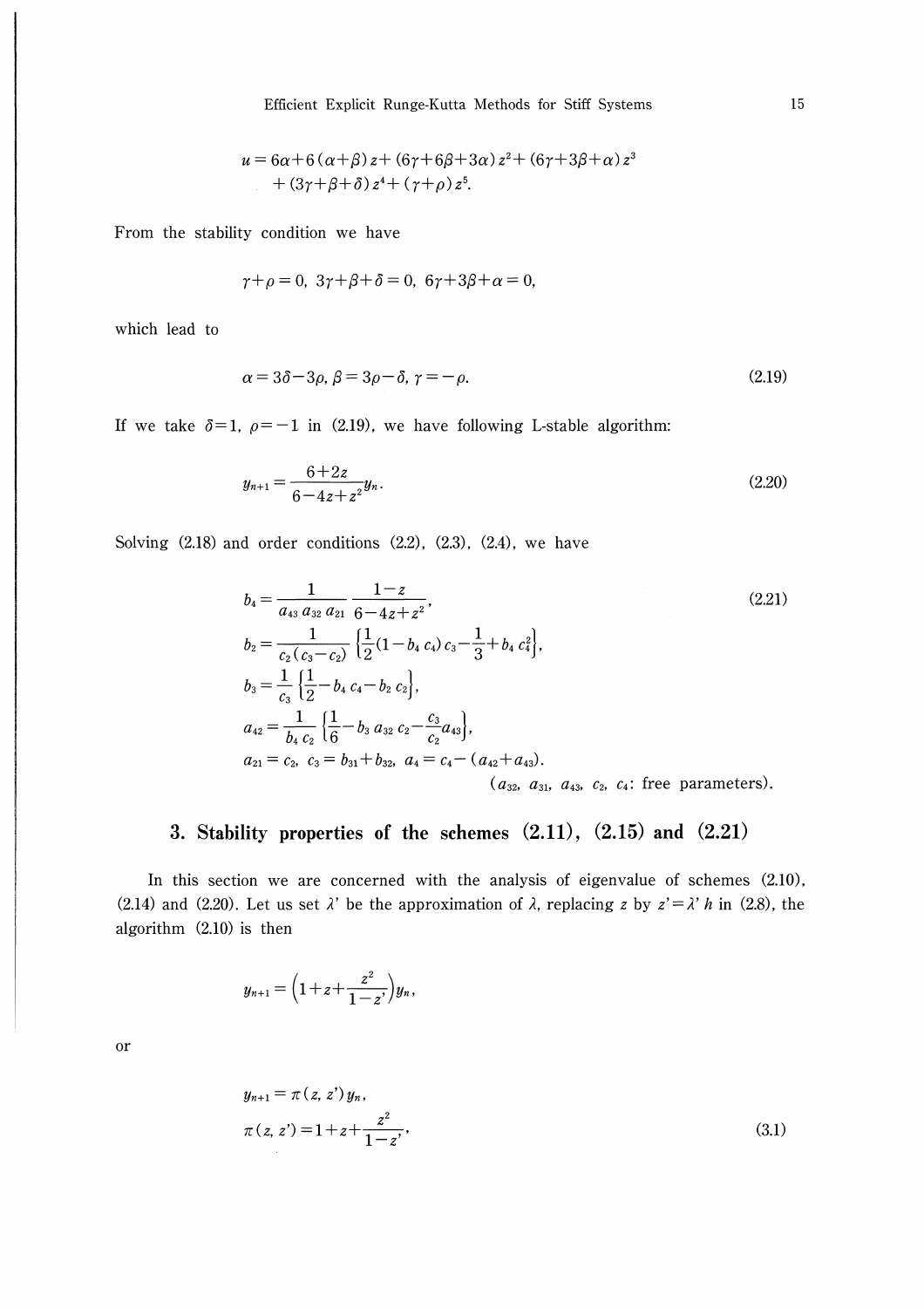we may write (3.1) in the form

$$
\pi(z, z') = \left(\frac{1}{1-z} + \frac{z^2}{1-z'} - \frac{z^2}{1-z}\right),\tag{3.2}
$$

so if  $z'$  satisfies the equation

$$
\left| z^{2} \left( \frac{1}{1-z'} - \frac{1}{1-z} \right) \right| < 1 - \left| \frac{1}{1-z} \right|,\tag{3.3}
$$

then the algorithm (3.1) is A-stable. Setting  $z = re^{i\theta}(\pi/2 < \theta < 3\pi/2)$ , and using the inequality

$$
|1-z|<1+r,
$$

in (3.3), we have

$$
\left|\frac{z'-z}{z'-1}\right| < \frac{1}{r+2},
$$

which lead to the following result.

Theorem 1. The algorithm (2.11) with  $z=z'$  is A-stable if z' satisfies the inequality:

$$
\left|\frac{z'-z}{z'-1}\right| < \frac{1}{r+2}.\tag{3.4}
$$

The region z' satisfying (3.4) lies in the interior of the circle with the center  $m_1$  and the radius  $r_1$ ,

$$
m_1 = -\frac{c^2 - z}{1 - c^2}, \quad r_1 = c \frac{|1 - z|}{1 - c^2}, \tag{3.5}
$$

with  $c=1/(r+2)$ . Taking the value of r large enough, we have the following result:

Corollary. For large value of z, the algorithm  $(2.11)$  with  $z=z'$  is A-stabe if z' satisfies the inequality.

 $|z-z'|<1.$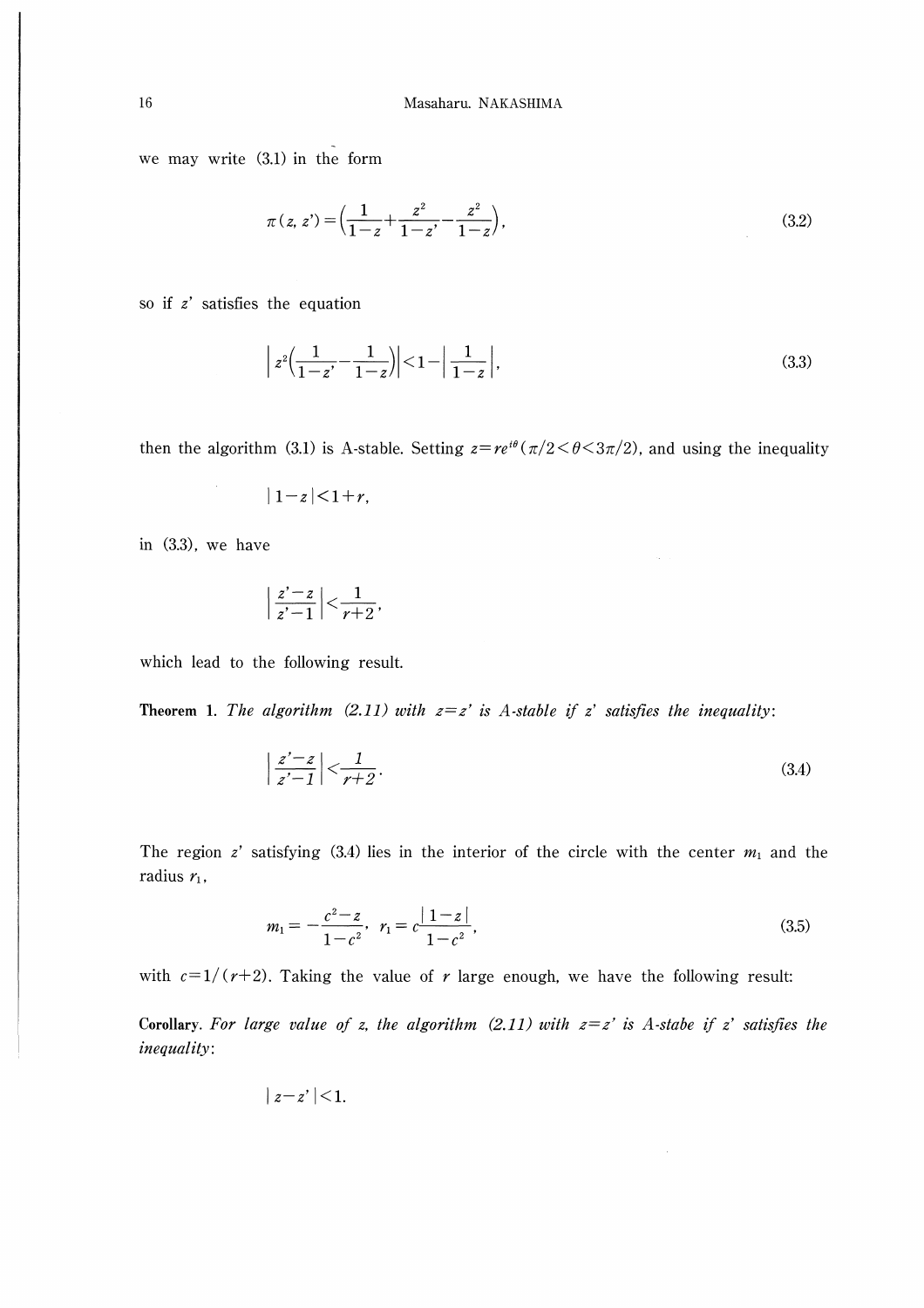Carring the same argument to the algorithm (2.15) and (2.21), we have the following results:

Theorem 2. The algorithm (2.15) with  $z=z'$  is A-stable if z' satisfies the inequality:

$$
\left|\frac{z'-z}{z'-2}\right| < \frac{2}{r^3}(\sqrt{z_1} - \sqrt{z_2}).\tag{3.6}
$$

with

$$
z_1 = r^2 - 4rcos(\theta) + 4,
$$
  

$$
z_2 = r^2 + 4rcos(\theta) + 4,
$$

The region z' satisfing (3.6) is in the interior of the circle with the center  $m_2$  and the radius  $r_2$ 

$$
m_2 = -\frac{c^2 - z}{1 - c^2}, \quad r_2 = c \left| \frac{2 - z}{1 - c^2} \right|,
$$
\n(3.7)

with  $c=2(\sqrt{z_1}-\sqrt{z_2})/r^3$ .

Theorem 3. The algorithm (2.21) with  $z=z'$  is A-stable if z' satisfies the following inequality:

$$
\left|\frac{(z-z')(zz'-(z+z')-2)}{(6-4z'+z'')((6-4z+z^2))}\right| < \frac{6}{|z^4|}\left\{1-\frac{|6+2z|}{|6-4z+z^2|}\right\}.
$$

## 4. Numerical Examples

In order to test the method (2.1), we wish to present some numerical results. The described methods are programmed in FORTRAN and run on the Personal Computer 9801RA (NEC). The computations are done in double precision.

(1) 
$$
y' = -1000y
$$
,  $y(0) = 1$ ,  
(2)  $Y' = AY$ ,  $Y(0) = (1, 1, 1)$ ,

with

$$
A = \begin{pmatrix} -0.1 & 0 & 0 \\ 0 & -50 & 0 \\ 0 & 0 & -120 \end{pmatrix},
$$
  
(3)  $Y' = AY$ ,  $Y(0) = (1, 1, 1)$ ,

with

$$
A = \left(\begin{array}{ccc} 0.1 & 0 & 0 \\ 0 & -50 & 0 \\ 0 & 0 & -120 \end{array}\right),
$$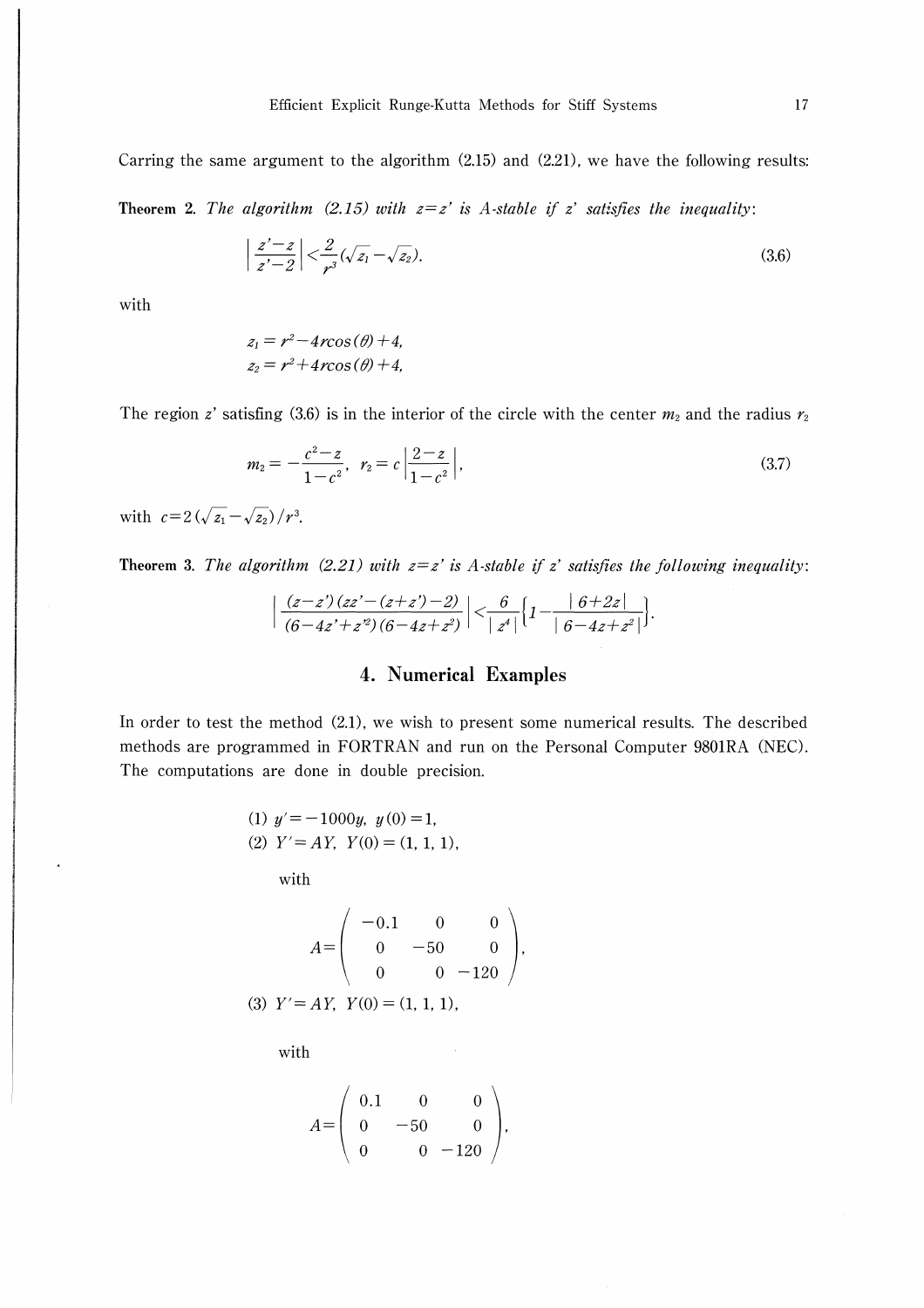# 18 Masaharu. NAKASHIMA

Table 1 Result using (2.11) with  $h=1/2^3$  and  $1/2^6$ .

Problem 1

| $\boldsymbol{x}$           | 0.125                        | 0.500        |               |
|----------------------------|------------------------------|--------------|---------------|
| $h = 1/2^3$<br>$h = 1/2^6$ | $0.793E - 2$<br>$0.171E - 9$ | $0.396E - 8$ | $0.157E - 16$ |

Absolute error

Comparison with the methods order 1 (2.ll), order 2 (2.15) and order 3 (2.21).

|                                                      | Absolute error                                        |                                        | $(h=1/2^3)$                                   |
|------------------------------------------------------|-------------------------------------------------------|----------------------------------------|-----------------------------------------------|
| $\boldsymbol{x}$                                     | 0.125                                                 | 0.5                                    |                                               |
| order $1(2.11)$<br>order 2 (2.15)<br>order $3(2.21)$ | $0.793E - 2$<br>$0.968E$ <sub>0</sub><br>$0.248E - 1$ | $0.396E - 8$<br>0.879E<br>$0.379E - 6$ | $0.157E - 16$<br>$0.774E_0$<br>$0.1443E - 12$ |

Problem 2

Absolute error

 $(h = 1/2^6)$ 

| $x=0.0625$      | $y_1$         | $y_2$         | $y_3$         |
|-----------------|---------------|---------------|---------------|
| order $1(2.11)$ | $0.484E - 5$  | $0.553E - 1$  | $0.140E - 1$  |
| order 2(2.15)   | $0.126E - 8$  | $0.706E - 2$  | $0.552E - 3$  |
| order 3 (2.21)  | $0.329E - 12$ | $0.770E - 3$  | $0.247E - 3$  |
|                 |               |               |               |
| $x=0.5$         | $y_1$         | $y_2$         | $y_3$         |
| order 1 (2.11)  | $0.371E - 4$  | $0.946E - 8$  | $0.210E - 14$ |
| order 2 (2.15)  | $0.967E - 8$  | $0.104E - 10$ | $0.875E - 26$ |
| order $3(2.21)$ | $0.251E - 11$ | $0.183E - 11$ | $0.868E - 26$ |
|                 |               |               |               |
| $x=1$           | $y_1$         | $y_2$         | $y_3$         |
| order $1(2.11)$ | $0.706E - 4$  | $0.898E - 16$ | $0.443E - 29$ |
| order 2 (2.15)  | $0.184E - 7$  | $0.181E - 21$ | $\Omega$      |
| order 3 (2.21)  | $0.479E - 11$ | $0.475E - 22$ | $\Omega$      |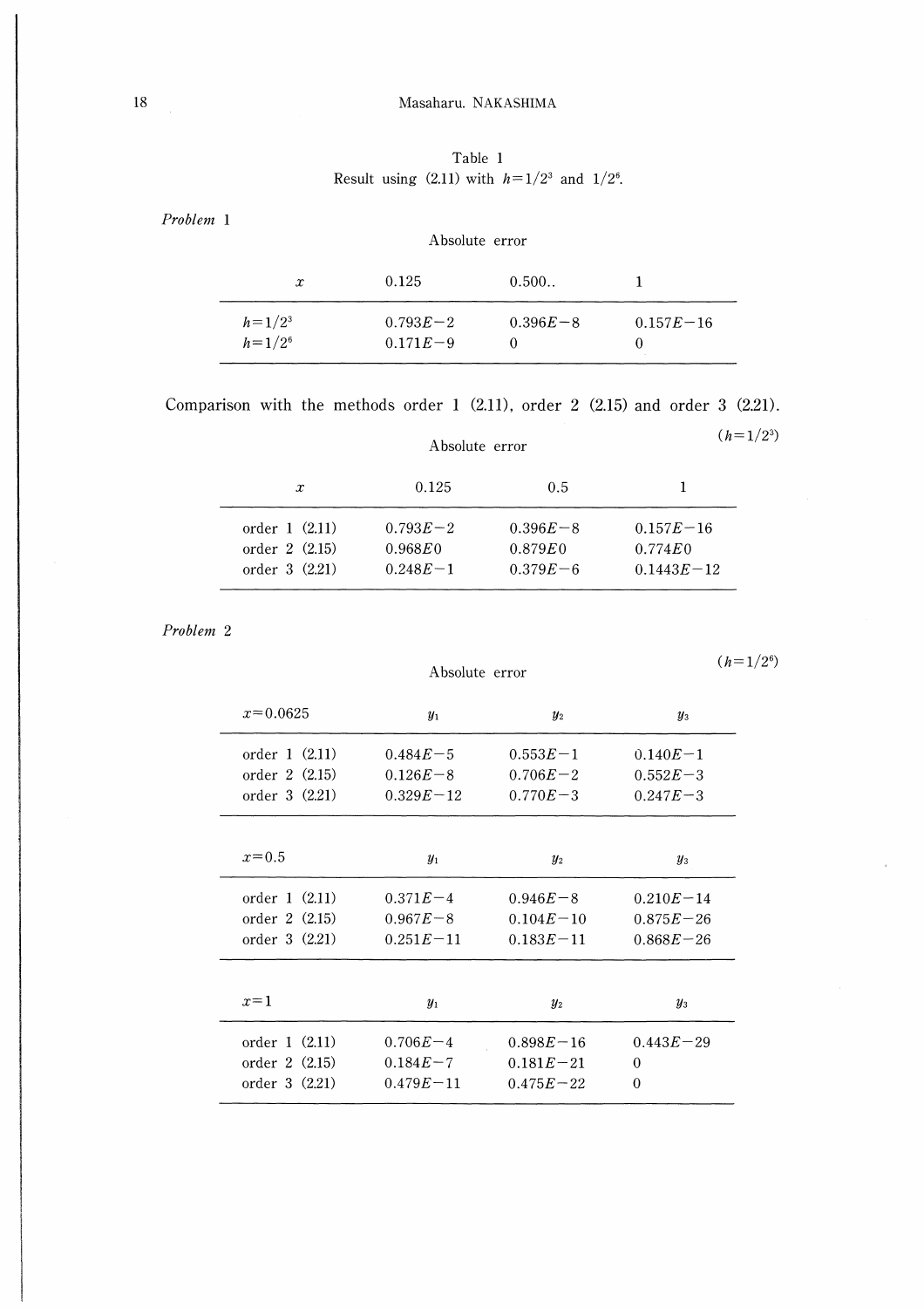### Problem 3

|                 |               | Absolute error |               |  |
|-----------------|---------------|----------------|---------------|--|
| $x=0.0625$      | $y_1$         | $y_2$          | $y_3$         |  |
| order $1(2.11)$ | $0.491D - 5$  | $0.055E + 0$   | $0.014D + 0$  |  |
| order 2 (2.15)  | $0.127D - 8$  | $0.706D - 2$   | $0.552D - 3$  |  |
| order $3(2.21)$ | $0.333D - 12$ | $0.770D - 3$   | $0.247D - 3$  |  |
| $x=0.5$         | $y_1$         | $y_2$          | $y_3$         |  |
| order $1(2.11)$ | $0.411D - 4$  | $0.946D - 8$   | $0.210D - 14$ |  |
| order $2(2.15)$ | $0.106D - 7$  | $0.104D - 10$  | $0.875D - 26$ |  |
| order $3(2.21)$ | $0.278D - 11$ | $0.183D - 11$  | $0.868D - 26$ |  |
| $x=1$           | $y_1$         | $y_2$          | $y_3$         |  |
| order 1 (2.11)  | $0.864D - 4$  | $0.898D - 16$  | $0.443D - 29$ |  |
| order 2(2.15)   | $0.224D - 7$  | $0.181D - 21$  | 0.0           |  |
| order 3 (2.21)  | $0.585E - 11$ | $0.475D - 22$  | 0.0           |  |

Finally we consider a variable step algorithm. Let  $y_n$  and  $\tilde{y}_n$  denote the approximation to the *i*-th component at  $x=x_n$  using step size h and  $h/2$  respectively. Defining

> $EST=\Vert y_n-\tilde{y}_n\Vert$  $=$ max  $|y_n^{(i)} - \tilde{y}_n^{(i)}|$

we use the following step size control policy for a given local accuracy requirement  $\varepsilon$ .

1. If  $EST>\varepsilon$ , reject the solution and half the step size h.

2.  $\epsilon$  > EST, accept the solution and keep the step size h fixed.

3.  $EST \leq \varepsilon/50$ , accept the solution and double the step size h.

To test our automatic step control policy, we consider the problem (II) and (III) with  $\varepsilon=0.1E-4$ . and the initial step size  $h=1/16$ .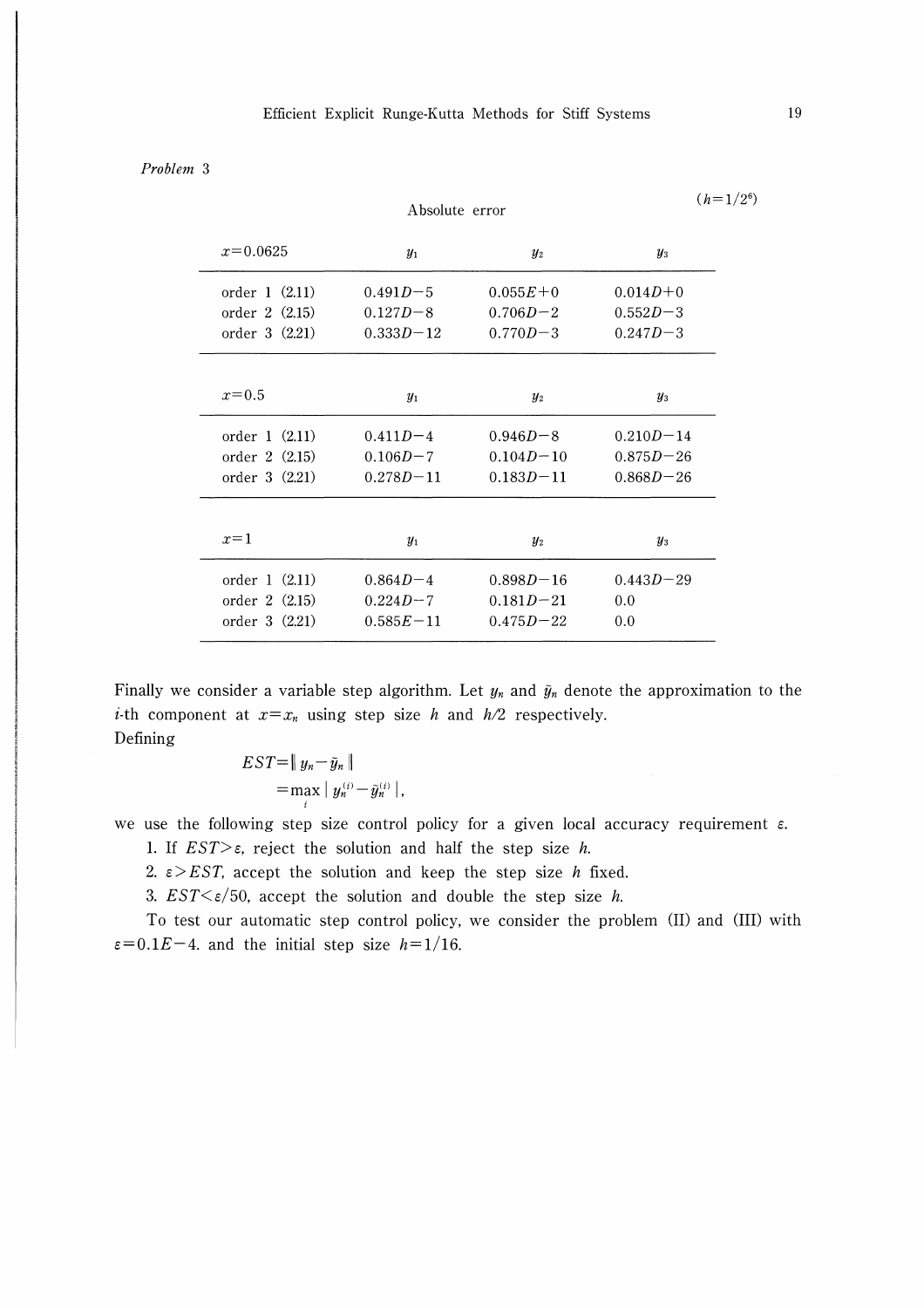|                 | number of steps |               | Absolute error |              |  |
|-----------------|-----------------|---------------|----------------|--------------|--|
| $x=0.00244$     |                 | $y_1$         | $y_2$          | $y_3$        |  |
| order 1 (2.11)  | 12              | $0.588D - 8$  | $0.685D - 3$   | $0.050D - 1$ |  |
| order 2(2.15)   | 12              | $0.480E - 13$ | $0.449E - 5$   | $0.888E - 4$ |  |
| order $3(2.21)$ | 12              | $0.138E - 16$ | $0.276E - 7$   | $0.120E - 5$ |  |
|                 |                 |               |                |              |  |
| $x=0.051$       |                 | $y_1$         | $y_2$          | $y_3$        |  |
| order $1(2.11)$ | 112             | $0.122E - 6$  | $0.124E - 2$   | $0.282E - 3$ |  |
| order 2 (2.15)  | 112             | $0.100E - 11$ | $0.821E - 5$   | $0.532E - 5$ |  |
| order $3(2.21)$ | 82              | $0.971E - 16$ | $0.680E - 6$   | $0.765E - 6$ |  |
|                 |                 |               |                |              |  |
| $x=0.107$       |                 | $y_1$         | $y_2$          | $y_3$        |  |
| order $1(2.11)$ | 255             | $0.255E - 6$  | $0.588E - 3$   | $0.687E - 6$ |  |
| order $2(2.15)$ | 226             | $0.362E - 11$ | $0.214E - 5$   | $0.354E - 7$ |  |
| order 3 (2.21)  | 102             | $0.167E - 14$ | $0.884E - 6$   | $0.410E - 7$ |  |

## Problem 3

|                 | number of steps | Absolute error |              |              |
|-----------------|-----------------|----------------|--------------|--------------|
| $x=0.0024$      |                 | $y_1$          | $y_2$        | $y_3$        |
| order 1 (2.11)  | 12              | $0.603E - 8$   | $0.685E - 3$ | $0.050E - 1$ |
| order 2 (2.15)  | 12              | $0.489E - 13$  | $0.449E - 5$ | $0.888E - 4$ |
| order $3(2.21)$ | 12              | $0.227E - 16$  | $0.276E - 7$ | $0.120E - 5$ |
| $x=0.051$       |                 | $y_1$          | $y_2$        | $y_3$        |
| order $1(2.11)$ | 112             | $0.127E - 6$   | $0.124E - 2$ | $0.282E - 3$ |
| order $2(2.15)$ | 107             | $0.103E - 11$  | $0.821E - 5$ | $0.532E - 5$ |
| order 3 (2.21)  | 82              | $0.194E - 15$  | $0.680E - 6$ | $0.765E - 6$ |
| $x=0.107$       |                 | $y_1$          | $y_2$        | $y_3$        |
| order 1 (2.11)  | 212             | $0.249E - 6$   | $0.209E - 3$ | $0.147E - 5$ |
| order 2 (2.15)  | 197             | $0.416E - 11$  | $0.185E - 5$ | $0.218E - 7$ |
| order 3 (2.21)  | 102             | $0.185E - 14$  | $0.884E - 6$ | $0.410E - 7$ |

 $\sim$ 

Problem 2